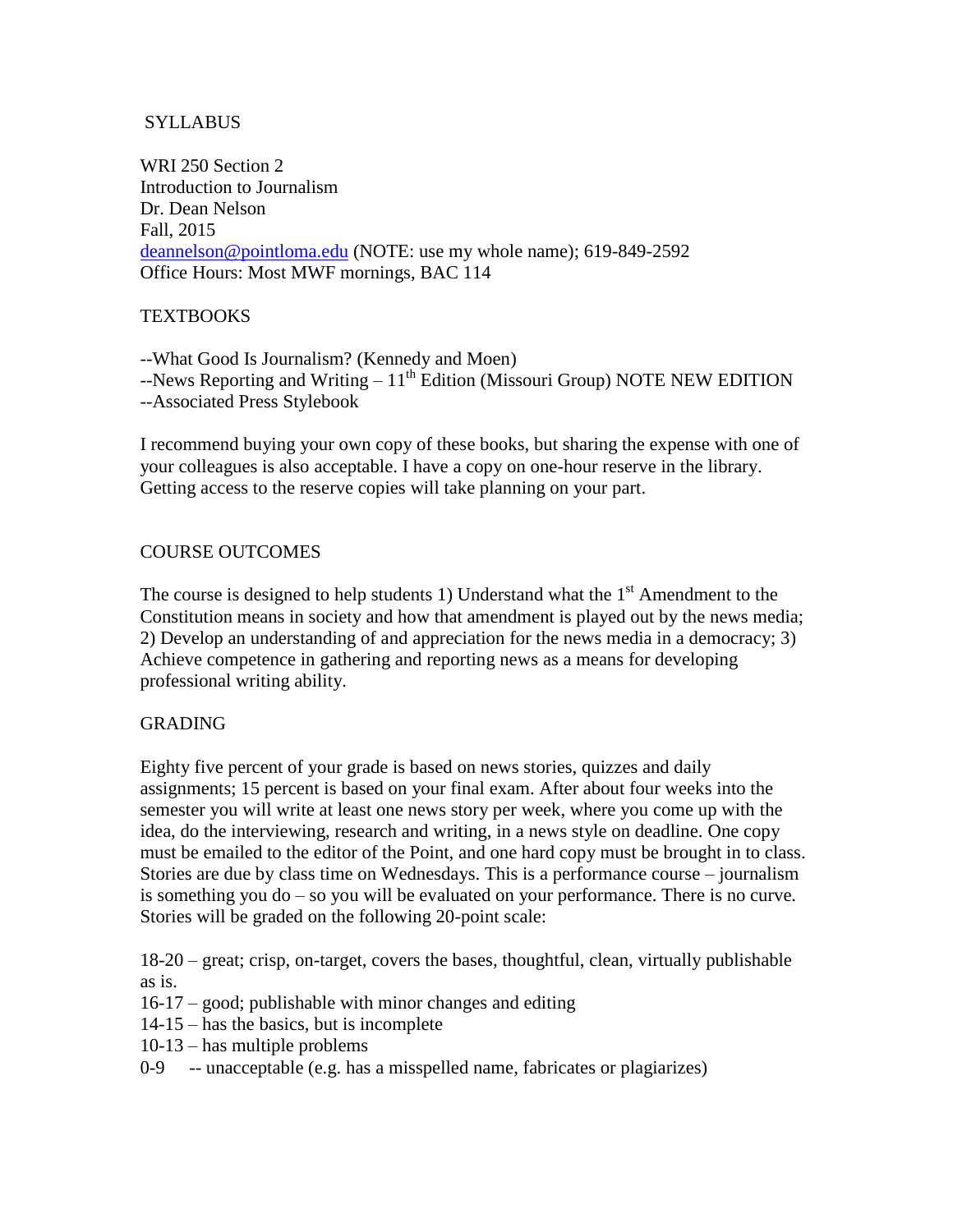An additional five points per story will be awarded if the story is accepted for publication in the student newspaper, The Point, or on the website, Lomabeat, or another publication approved by the professor.

Stories must be typed, double-spaced, according to the format described in class.

Criteria for grading include accuracy, completeness, newsworthiness and significance of information, reader interest, fairness, organization of story, clarity, conciseness, precision of language, grammar, punctuation, spelling and proper use of style.

Since spelling and deadlines are critical in journalism, they rate special emphasis in grading. Misspell a proper name in a story and your paper will receive a zero, which can be made up by doing a completely different story the following week. Miss a deadline and your grade will drop a level for each class day or portion of day. In some cases, stories can be rewritten the following week with additional information requested by the professor, for a presumably higher grade.

Every Monday at the beginning of class there will a current events quiz. At the beginning of each Friday class we will have a stylebook quiz. Throughout the semester you'll turn reading responses to text book chapters (see schedule).

Students are expected to read at least one news site (even a hard copy!) every day and monitor other news websites or news broadcasts whenever possible, and be ready to discuss events and coverage.

There will be opportunities throughout the semester for you to attend events and watch movies for extra credit.

If you have special health or educational needs, please inform me of them within the first day or so of the semester. The university has a welcoming policy regarding those who need assistance in test-taking or other learning issues. If you don't know that policy, I can explain it and so can the Student Services office.

We have a very unforgiving stance on fabricated or plagiarized work. Essentially, the policy is that I will fail you for this course, send you to the provost, who will possibly deenroll you from the university, and the issue will be in your permanent file. Not a good thing.

This is a course that demands something every day we meet, and it is easy to fall behind. If one does fall behind, this will be a very long and unsatisfying semester. If one keeps up, the semester will get easier as it goes along, and maybe even fun.

## FINAL EXAM – MONDAY, DECEMBER 14 -- 10:30 AM

As required by our accrediting agencies, the following learning outcomes must be stated:

#### **Department Learning Outcomes**